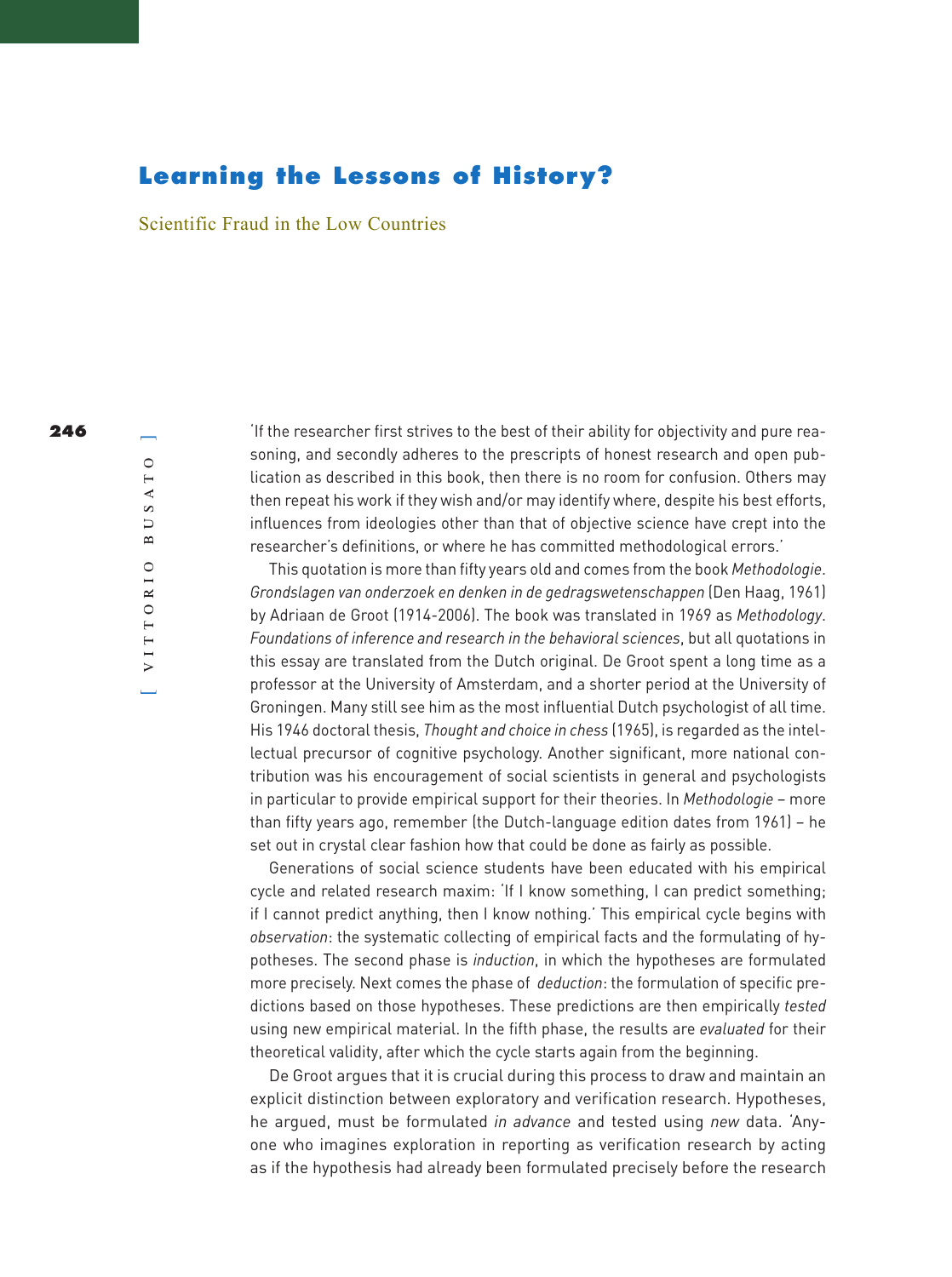began – something which is sadly all too easy to do – is guilty of a serious infringement against the social ethics of science. In the 'open' communication between scientists, it is expected that such misrepresentations will not occur.'

The purpose of exploratory research, De Groot stresses, is to build hypotheses. Hypotheses are not tested during exploratory research; as with verification research, they are not precisely formulated in advance, but are simply explored in order to formulate more precise hypotheses in line with pre-existing theoretical findings. 'The notion of 'exploration' too often turns out to be a euphemism for unnecessary contamination in a piece of research which would have been far better if it had had a systematic, objectively descriptive design. (…) The consequence is that what was initially intended as verification research, but in reality is a poorly executed project, is presented as 'exploratory research' as a last remedy for methodological shortcoming.'

According to De Groot, exploratory research is *preliminary research*. If it is not followed up by precise theory and/or hypothesis formulation and testing, then it is virtually useless. 'Mixed', theoretically based investigations must be subjected to the requirement cited earlier, namely that the researcher *maintains a clear separation between the different forms and procedures*. The meaning of the level of significance, for example, depends greatly on whether we are dealing with verification or exploratory research. For example, if we continue to explore until we find something 'significant', the preselection means this is no longer significant in a statistical sense.'

# **The fraudulent inventor**

Do we really learn the lessons of history? Judging from a number of recent cases of scientific fraud in the Low Countries, there is some cause to doubt this. If 'researchers' such as Diederik Stapel (Tilburg University), Dirk Smeesters (Erasmus University Rotterdam), Don Poldermans (also Erasmus), Mart Bax (VU University Amsterdam), Peter Paul Rijpkema (University of Amsterdam), Patrick van Calster (University of Groningen) and a Flemish professor of rheumatology at Leiden University have studied *Methodologie* at all, it is clear that they have paid scant regard to that empirical evidence base and to prescriptions relating to honest research and open publication – to say nothing of the explicit distinction between exploration and verification research.

What were their transgressions, again? The social psychologist Stapel turned out to have invented much of his oeuvre; he climbed rapidly into the international top ten of the greatest scientific fraudsters. His Flemish colleague and professor of consumer behaviour Dirk Smeesters, also a social psychologist, was caught out manipulating data in three articles that have since been withdrawn.

The internist and university professor Don Poldermans fabricated data for around two hundred patients. Mart Bax, a professor of political anthropology, was charged with scientific misconduct long after retirement (though without consequence, as if his fraudulent inventions had passed their statute of limitations); among other things he was accused of citing non-existent publications, falsified achievements and distinctions that had never been awarded in official documents, and basing his publications on unverifiable source references.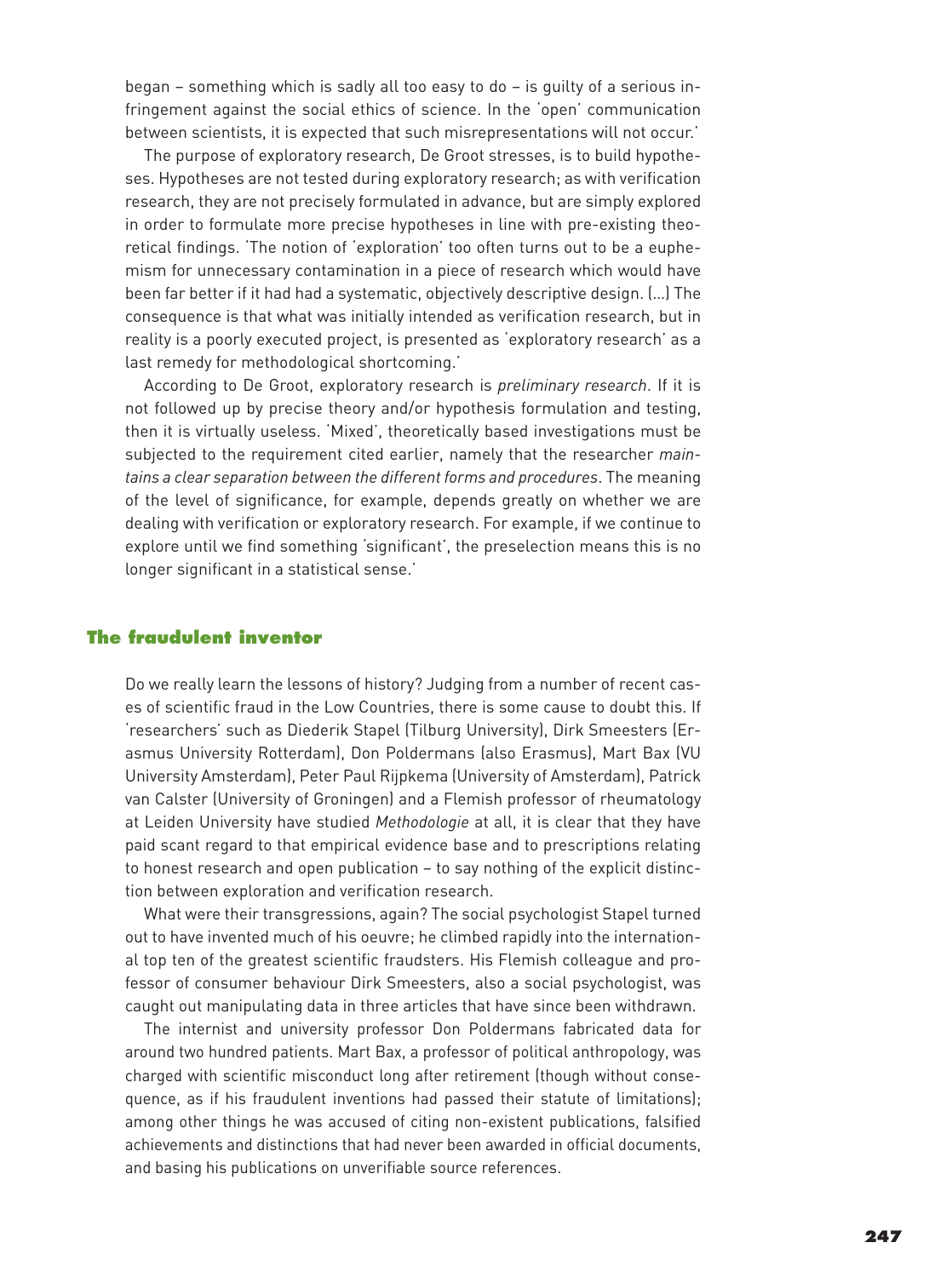Law professor Peter Paul Rijpkema was accused of plagiarising large sections of a book published in his name from a book written by his predecessor, without crediting him; unlike Stapel, Smeesters, Poldermans and Bax, Rijpkema's actions were ultimately not classed as infringements of scientific integrity, but as extreme lack of care. The transcriptions by Professor of Criminology Van Calster, by contrast, did cost him his job; in 2005 the Vrije Universiteit Brussel stripped him of his doctorate because large tracts of his thesis had been taken without citation of sources from a widely used management manual; this proved to be the hair that broke the camel's back for his Groningen employer.

And what of Annemie Schuerwegh, the rheumatologist? She was dismissed after colleagues discovered fraud in her laboratory research. It turned out that A.S. had been creeping into the laboratory at night in order to manipulate patients' blood samples so as to disguise the fact that a test she herself had designed was not fit for purpose. Fortunately her patients, like those under Poldermans, were never in danger.

## **Pressure to publish**

What motivates scientists, who know that they are at great risk of being unmasked through the self-cleansing power (at least that is its intent) of peer review, nonetheless to commit fraud? Is it the constant pressure on academics to publish, as Stapel himself stated in a bid to explain his fraud? Should the cause of this fraud perhaps be sought in too much vanity, egotism or narcissism, prompting those concerned to use fraudulent means if necessary to secure a presence in journals with the highest *impact factor*, those magic words in the world of science today?<sup>1</sup>

This pressure to publish, the rat race it engenders and the emphasis on quantity is sometimes lamented, for example in the Flemish newspaper *De Morgen*, by a large group of scientists as a response to the fact that the Flemish government distributes funding to academic institutions primarily on the basis of the numbers of publications and numbers of students and doctorates (the notorious output funding). This, it was argued, increases the temptation to put empirical reality in a slightly more favourable light in order to increase the chance of publication – all the more so because journal editors are much more inclined to publish 'significant' results.

This pressure, or perhaps more accurately the market-based thinking of academic institutions, can also give rise to perverse incentives. If universities are funded partly on the basis of the number of graduates, the danger of academic inflation is not far away; it is easy to adjust the standard of an examination. If universities receive more money for producing more publications, we should not be surprised that management will focus on raising the number of publications. One professor, who had been invited to apply for a professorship – at Tilburg, ironically – told me for example of being tempted 'by bonuses of  $\epsilon$  5,000', on top of the salary, for every publication that appeared in a top journal – though it must be said that the party in question regarded this practice as unique to that university.

It is kitchen sink psychology, of course, but it seems equally likely that narcissism cannot be ruled out as a potential (partial) cause of scientific fraud.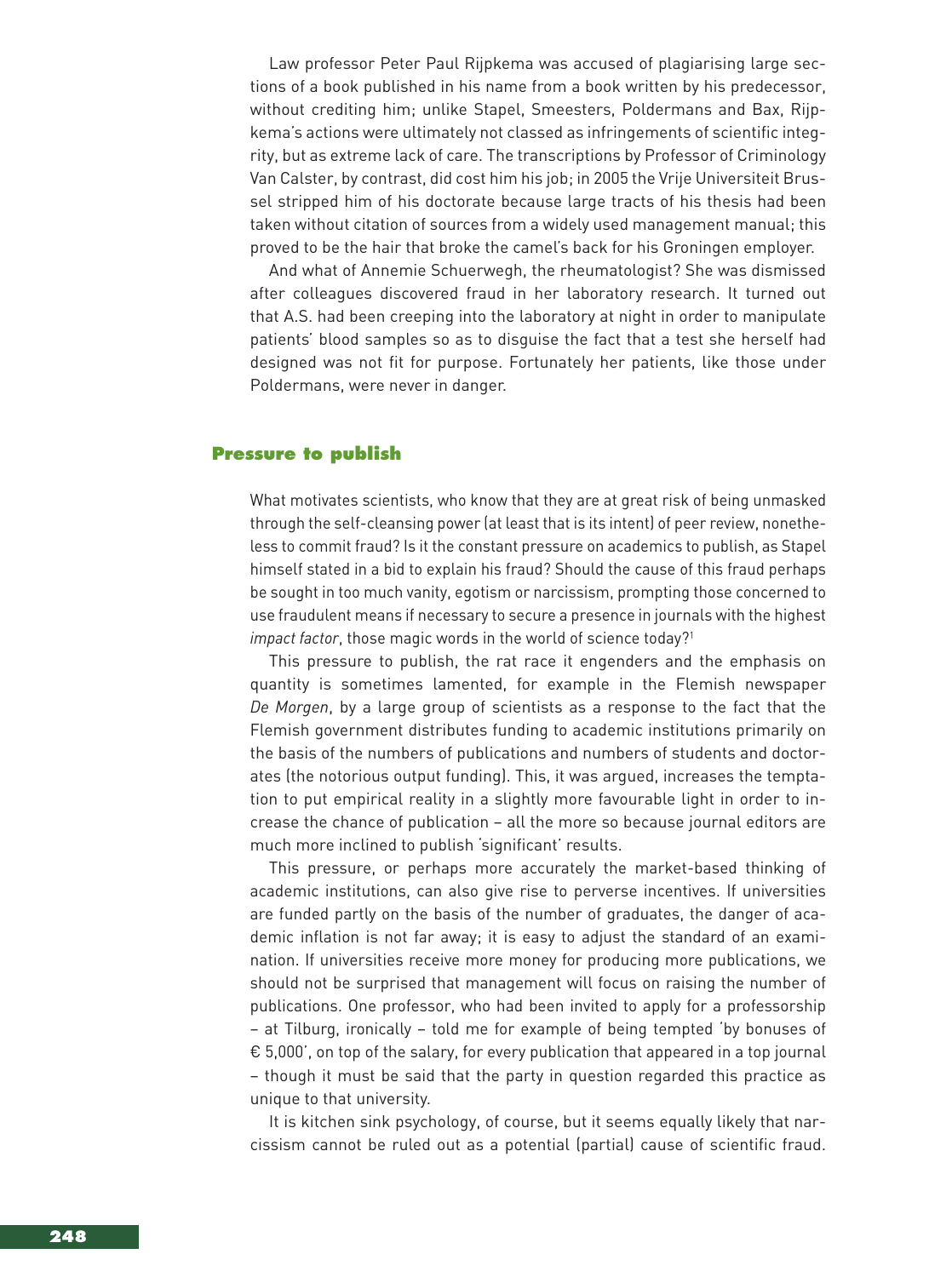The scientific philosopher Sir Karl Popper (1902-1994) – a close acquaintance of De Groot, as it happens – once said that science is not so much about *who* says something as about *what* is said; that appears to be less and less the case in today's scientific judgement-by-results culture. Take a quick look on the Internet at CVs of academic psychologists; many of them report the impact figures of the journals in which they publish, as well as the number of times their articles have been cited – figures which naturally change over time. Is this kind of self-congratulation the way to express the fact that one 'counts'? Is it the best way of expressing the real impact in relation to the task of psychology and psychologists, namely to understand and help others?

Wherever the truth may lie, pressure to publish or excessive vanity can never be a single explanation for scientific fraud. There are after all very many scientists, vain or otherwise, who struggle under the perceived pressure to publish but who are not tempted into fraud. The reality is that people in general, and therefore also scientists, are prone to cheating, to engage in dodgy business, to make mistakes, to lie, and in some cases to cross the line.

## **Grey area**

Different categories of infringements of integrity are recognised in the world of science. Inventing data stands firmly in top place, followed by plagiarism and extensive manipulation of data. Below this, however, is a much greyer area.

Practices such as omitting data that do not fit the researcher's purpose, adjusting statistical analyses so that the results turn out more favourably, recycling or splitting research results purely in order to reach more publications, adapting and 'sexing up' hypotheses retrospectively in order to obtain results that are significant – did I already mention that De Groot highlighted such practices more than fifty years ago? – are all today regarded as questionable research practices.<sup>2</sup> It is by no means always clear how deliberately these practices have been applied. For example, if a researcher freely admits that they have eliminated an outlier from the data set (say, for example, a subject who deliberately sabotages a research project) then, unlike a researcher who does this 'clandestinely', they are not guilty of any wrongdoing at all.

How common are such questionable research practices? According to a recent study by Harvard Business School, one in ten psychologists may at some time have improperly forged data.<sup>3</sup> According to a more recent doctoral thesis, half the scientific publications in the field of experimental psychology contain statistical anomalies, ranging from rounding data up or down to sanitizing data to obtain a more favourable outcome. Earlier research led by Jelte Wicherts, currently senior lecturer at the Department of Methodology and Statistics at Tilburg University and initiator of the recently founded *Journal of Open Psychology Data*, suggested that psychologists who do not publish their data may also have something to hide. By way of illustration, a few years ago he and colleagues published a report of a remarkable survey in the journal *American Psychologist*. 4 Of the authors contacted who had published in the last two issues in 2004 of the high-impact journals *Journal of Personality and Social Psychology, Developmental Psychology, Journal of Consulting and Clinical Psychology* and *Journal of*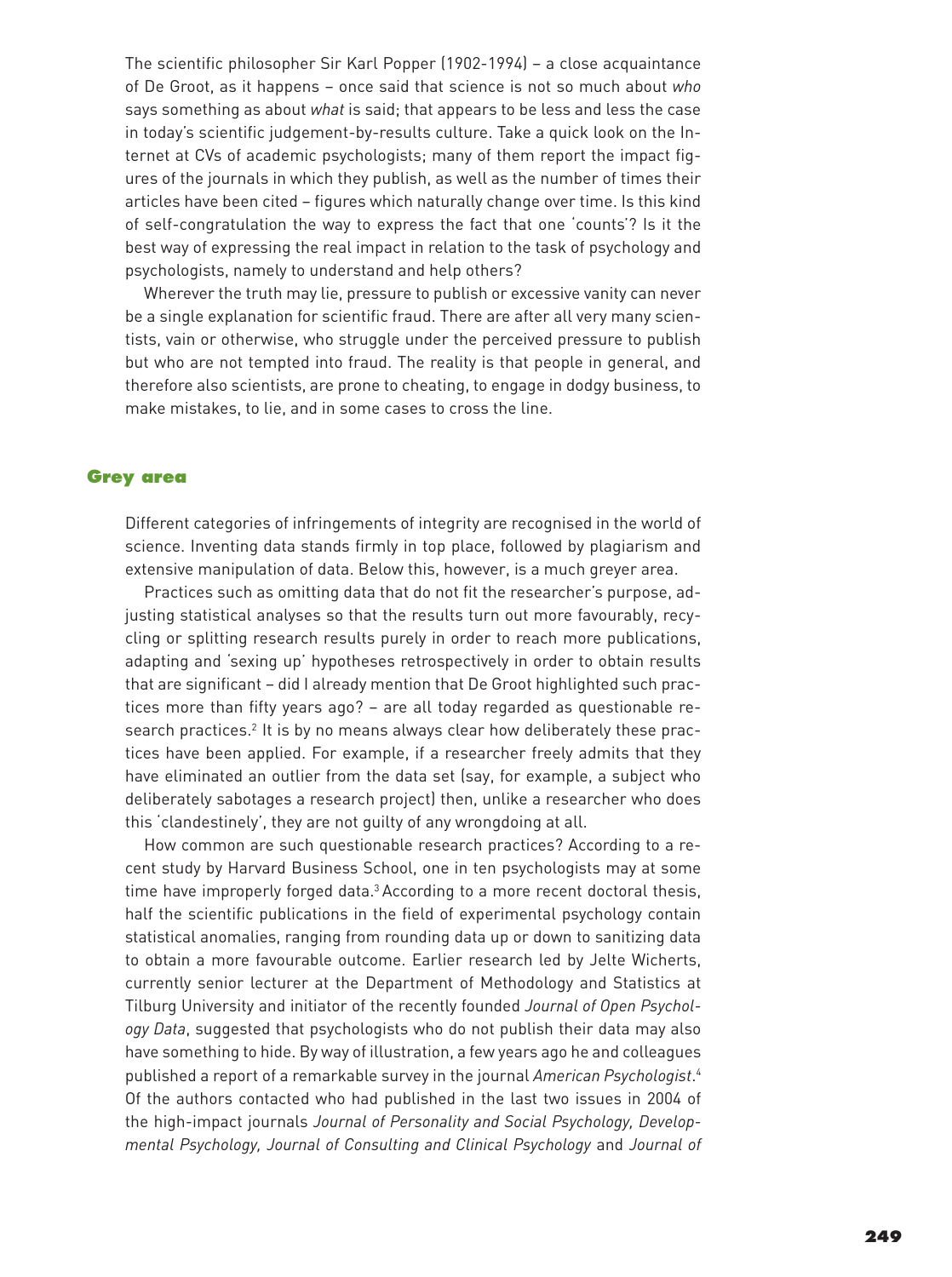*Experimental Psychology: Learning, Memory, and Cognition*, only a quarter (!) made their data available for reanalysis. That is interesting, because the ethical guidelines of the *American Psychological Association* (APA) impose a requirement on researchers to make their data available to colleagues for at least five years. Even more remarkably, in another study Wicherts et al. found that researchers who do not make their data available also make noticeably more statistical errors.<sup>5</sup>

It remains unclear how systematically psychologists fiddle with the statistics. Would those psychologists admit their unfair play if they were not allowed to remain anonymous? How many of them apply their unfair practices or even commit fraud in a cleverer and more subtle way and so slip through the net? It is difficult to establish precisely how often fraud occurs in psychology, even though the public at large may think that since the Stapel scandal the incidences of fraud are piling up and strict controls are absolutely essential. But in a profession that is characterised more than many others by mutual trust, it is not possible to exercise total control, as if researchers were potential drug mules on a flight from Curaçao to Amsterdam.

#### **Back to square one**

This does not alter the fact that journals of psychology are increasingly filled with calls to restore transparency and fair play in research, among other things by encouraging replication, sharing and publicising data and pre-registering experiments (where scientists state in advance what they plan to research, how they intend to do so and which conclusions they do and do not wish to be able to draw from their research). It is however questionable how new these initiatives are and whether devoting much more attention to the work of an old master in the profession such as De Groot might not be a much simpler remedy.

As stated earlier, journals publish far more significant than non-significant results. Replication studies have virtually no chance of being published. This is strange, because a replicated effect strengthens the effect originally found and a non-replicated effect places that effect in empirical perspective. The Open Science Framework is currently setting up any number of replication initiatives which are intended to form part of the scientific cycle with the aim of delivering more robust knowledge; one study does not after all constitute a body of research. This is indisputably laudable, but more than fifty years ago De Groot was already expressing surprise at how sporadically replication studies appeared: 'And if they are carried out, the results – entirely without justification– are often not published, especially if they are negative.'

De Groot also had something to say long ago about that transparency and sharing of data which Wicherts et al., among others, so laudably and loudly proclaim; read the opening quotation in this article once again. And fair is fair, researchers who call for pre-registration will also (yet again) need to turn to De Groot: 'The most detailed possible advance description of the verification (or experimental) design is in any event strongly advisable.' (De Groot, *Methodologie*)

Fair play in research also has to do with giving credits to those who historically deserve them; that is without doubt the best way to genuinely learn from the lessons of history. It is therefore time in the world of science, and definitely in the